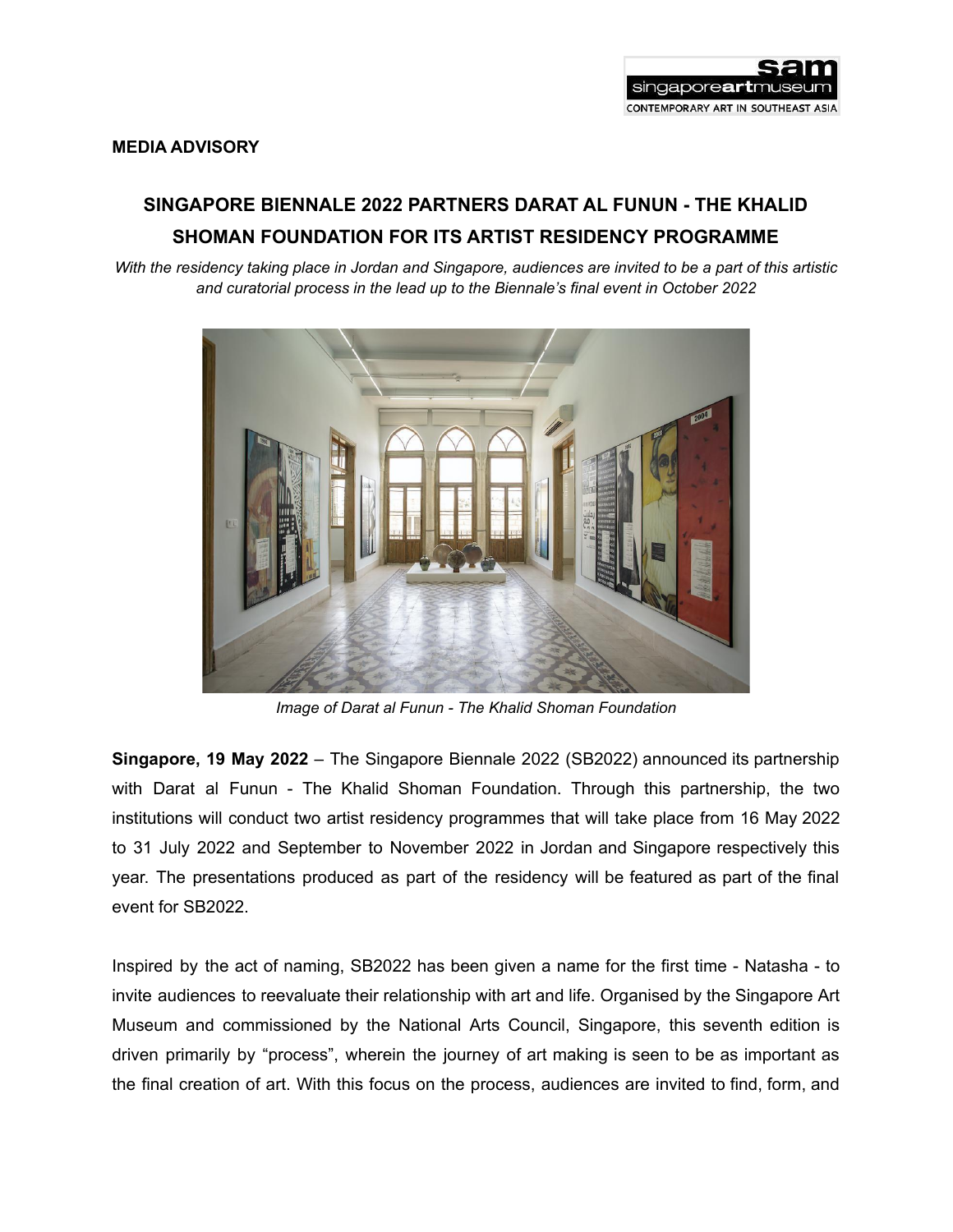

shape Natasha through a series of journeys, while art practitioners and researchers from all around the world contribute and present their artistic practice, going beyond borders, spaces and geography.

The residencies are an extension of this collaborative experience, which serve as a platform for artists and audiences in multiple cities to be a part of the artistic development during the Biennale's conceptualisation and duration. This reflects the phased approach that the public can expect from the Biennale in the next few months.

This partnership with The Foundation aims to provide participating artists, in this case Singaporean artist Ong Kian Peng and Jordanian artist Raed Ibrahim, a chance to culturally immerse themselves as they develop their works in the home countries of Co-Artistic Directors, Ala Younis and June Yap who reside in Jordan and Singapore respectively. It draws from the individual experiences and practices of the Co-Artistic Directors, who have collectively shaped the Biennale to reflect their multinational collaboration and generate renewed perspectives of contemporary art from here.

Ala Younis, Co-Artistic Director of SB2022, said, "Singapore Biennale as a platform provides an opportunity to speak to present conditions and their effects. Our hope is to enable such conversations through the artworks as much as in dialogues, interactions and participation involving both artists and audiences. We are excited to announce our partnership with Darat al Funun - The Khalid Shoman Foundation and see what processes and journeys materialise from the residency programme. As part of SB2022, we will continue to work with partners across different continents and connect artistic practices with its place of origin through producing and curating art."

The final event moment of convergence, which will be in the form of an exhibition and other events for the seventh edition of Singapore Biennale, is from 16 October 2022 to 19 March 2023. A schedule of the activities and the comprehensive list of participating artists will be released later in Q3 2022. Follow SB2022 and join the conversation via **[Facebook](https://www.facebook.com/SingaporeBiennale/)** (@SingaporeBiennale) and [Instagram](https://www.instagram.com/sgbiennale/) (@sgbiennale), for the latest updates and information.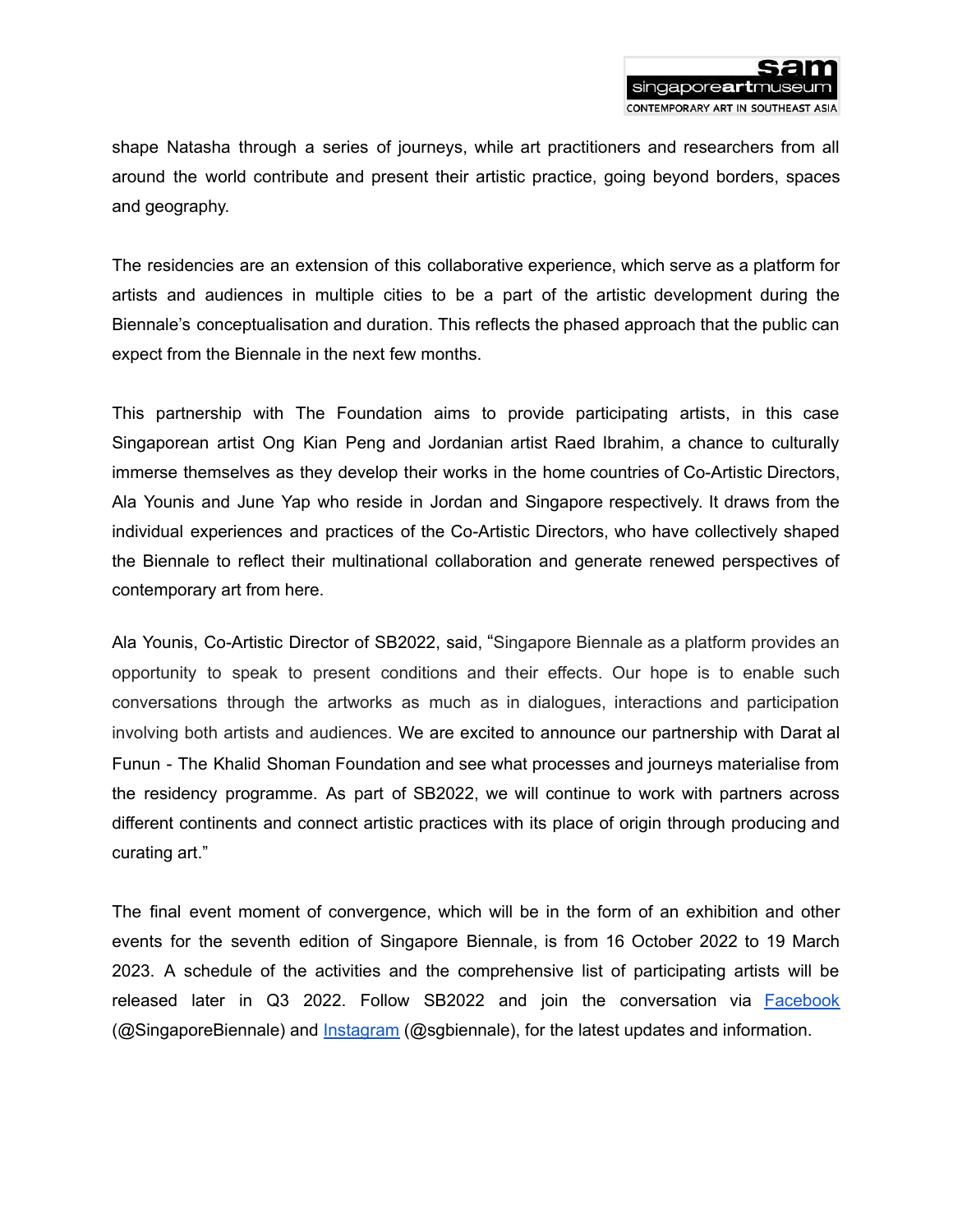More information can be found in the Annexes.

- Annex A: About The Khalid Shoman Foundation
- Annex B: About the artists

Other assets may be downloaded at <https://bit.ly/SB2022mediakit>

*- END -*

singaporeartr

CONTEMPORARY ART IN SOUTHEAST ASIA

# **For media queries, please contact:**

| <b>Liane Seow</b>        | Rachael Lim               |
|--------------------------|---------------------------|
| Senior Associate         | Associate                 |
| Tate Anzur               | Tate Anzur                |
| +65 9618 0893            | +65 9221 8190             |
| liane.seow@tateanzur.com | rachael.lim@tateanzur.com |

#### **About the Singapore Biennale**

The Singapore Biennale was established in 2006 as the country's pre-eminent platform for international dialogue in contemporary art. It presents and reflects the vigour of artistic practices in Singapore and the region within a global context, and fosters productive collaborations and deep engagement with artists, arts organisations, and the international arts community.

The Singapore Biennale cultivates public engagement with contemporary art through a period of concerted activities including exhibitions, public engagement and education programmes that feature artist and curator talks and tours, school visits and workshops, and community days. It complements achievements in other areas of arts and culture, collectively enhancing Singapore's international profile as a vibrant city in which to live, work and play.

The 2006 and 2008 editions of the Biennale were organised by the National Arts Council (NAC). NAC has commissioned SAM to organise the Biennale since 2011.

#### **About the Singapore Art Museum**

Singapore Art Museum opened in 1996 as the first art museum in Singapore located in the cultural district of Singapore. Known as SAM, the museum presents contemporary art from a Southeast Asian perspective for artists, art lovers and the art curious in multiple venues across the island, including a new venue in the historic port area of Tanjong Pagar.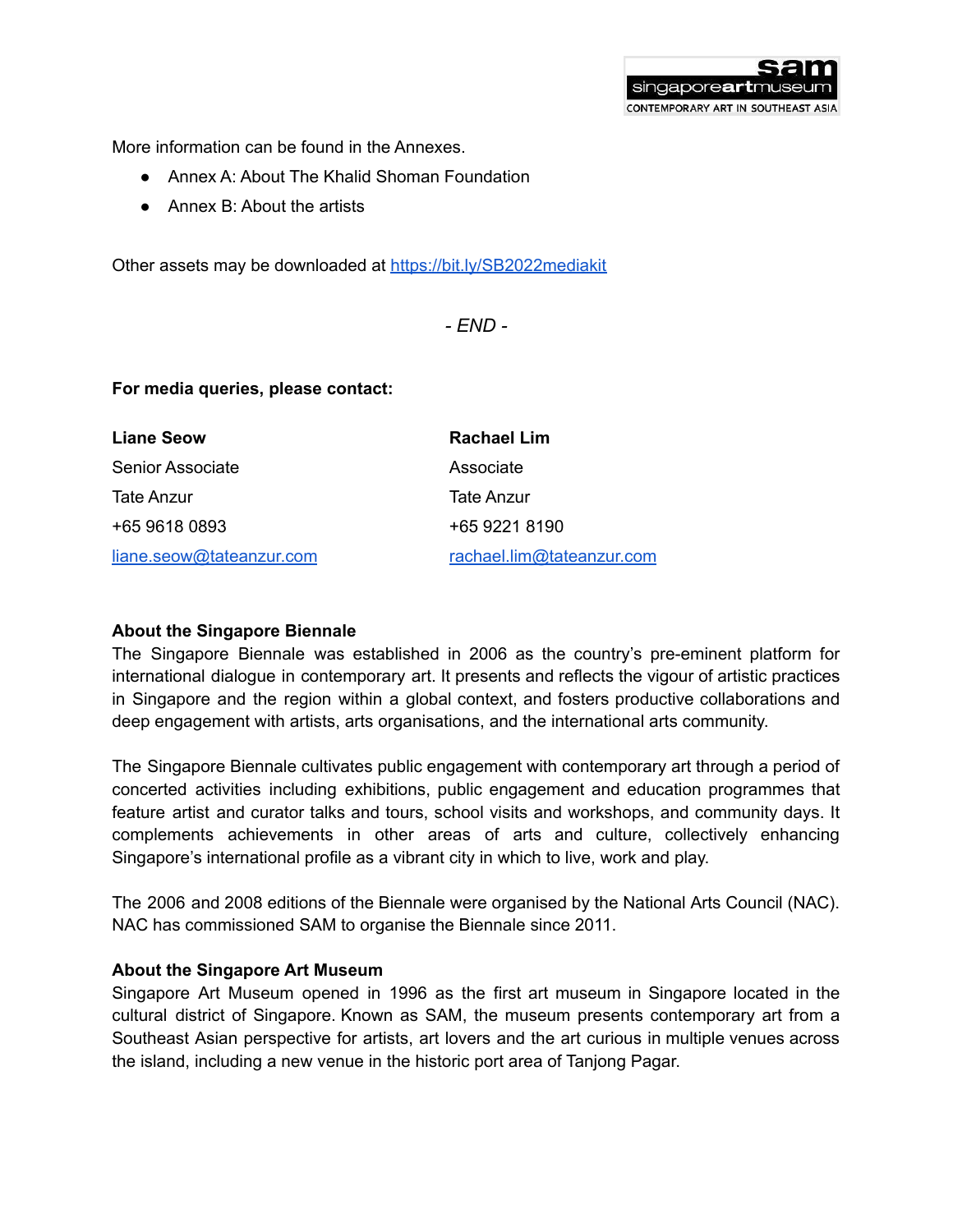

The museum is building one of the world's most important public collections of Southeast Asian contemporary art, with the aim of connecting the art and the artists to the public and future generations through exhibitions and programmes. SAM is working towards a humane and sustainable future by committing to responsible practices within its processes.

To find out more, visit www.singaporeartmuseum.sg.

# **About the National Arts Council**

The National Arts Council champions the arts in Singapore. By nurturing creative excellence and supporting broad audience engagement, our diverse and distinctive arts inspire our people, connect communities and profile Singapore internationally. We preserve our rich, cultural traditions as we cultivate accomplished artists and vibrant companies for the future. Our support for the arts is comprehensive – from grants and partnerships to industry facilitation and arts housing. The Council welcomes greater private and corporate giving to and through the arts so that together we can make the arts an integral part of everyone's lives.

For more information on the Council's mission and plans, visit [www.nac.gov.sg.](http://www.nac.gov.sg)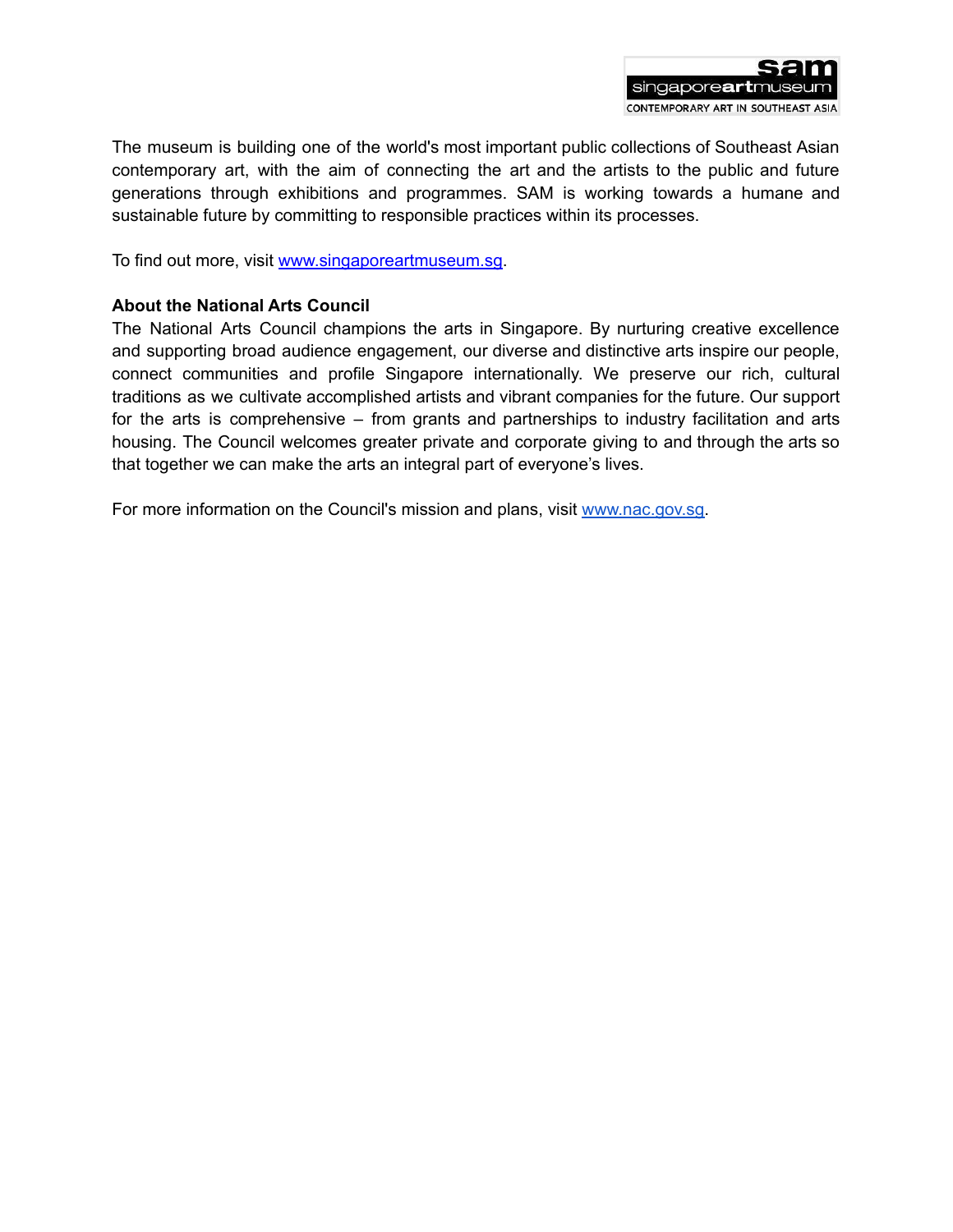

# **Annex A: About The Khalid Shoman Foundation**

Darat al Funun - The Khalid Shoman Foundation is a home for the arts, dedicated to promoting art and artists from the Arab world by providing a platform for contemporary Arab artists, and by supporting art practices and artistic exchange. A pioneering private initiative launched in Amman, Jordan in 1988, Darat al Funun opened in 1993. It is today housed in six renovated historical buildings from the 1920's and 30's and a restored archaeological site in the garden. Darat al Funun's wide range of activities includes organising exhibitions, hosting artists in residence and artists talks, initiating workshops and a summer academy, supporting emerging artists' projects at The Lab, screening films and hosting performances. Darat al Funun houses a specialised art library and an extensive digital archive of video and photographic documentation of Darat al Funun's 34 years of activities. Darat al Funun displays art works from the Khalid Shoman private collection.

For more information, visit: [https://daratalfunun.org](http://www.daratalfunun.org)